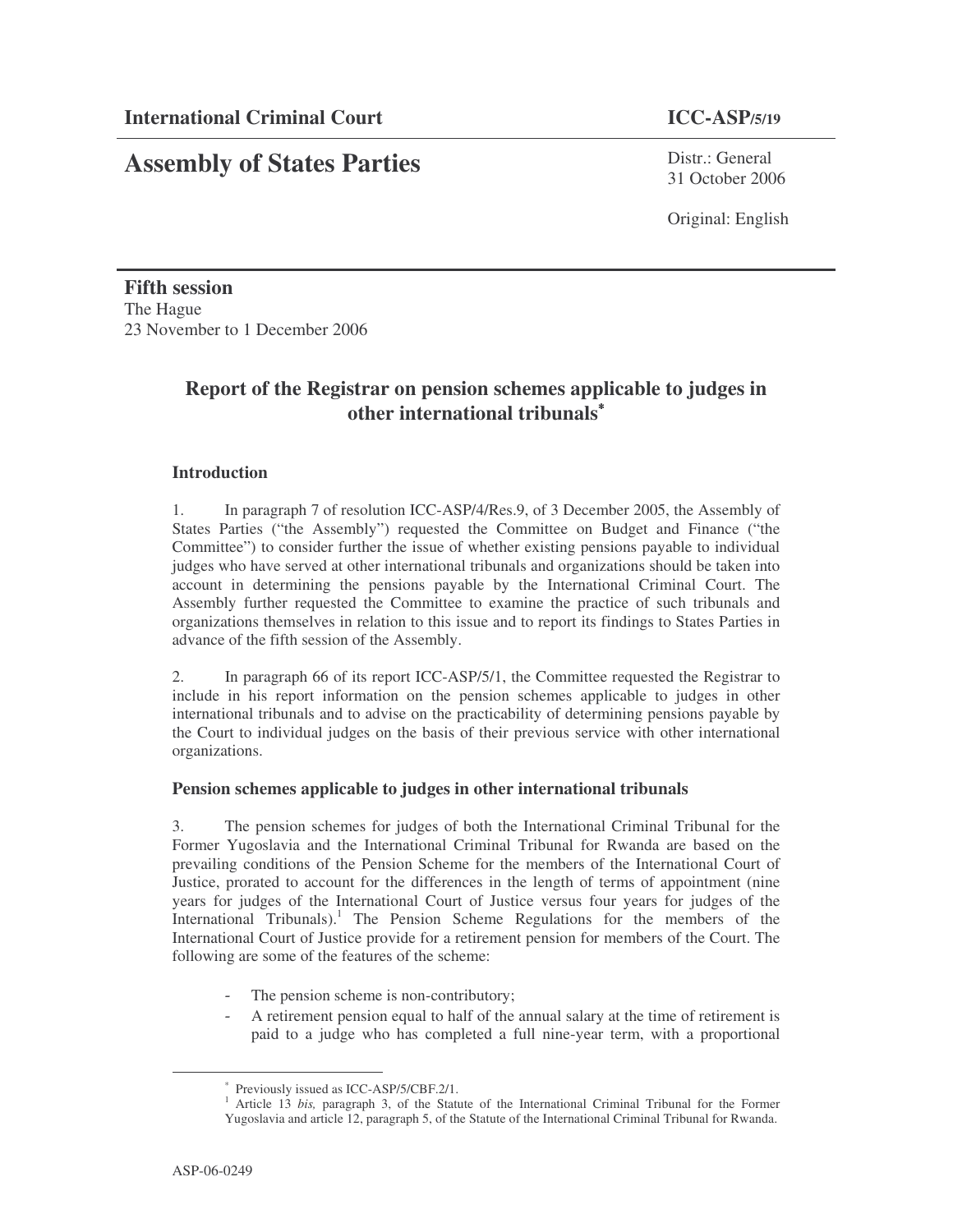reduction for a judge who has not completed a full nine-year term. A judge who is re-elected receives 1/300th of his pension benefit for each month of service up to a maximum pension of two thirds of annual salary;

- Disability pension benefit equal to the amount of the retirement pension which would have been payable at the time of leaving office or upon completion of term;
- Pension benefits payable to surviving spouse and unmarried children under the age of 21.

4. It will be recalled that, in accordance with annex VI to the budget for the first financial period of the International Criminal Court (ICC-ASP/1/3, Part III), judges of the International Criminal Court are entitled to a pension benefit similar to that applicable to the members of the International Court of Justice. It will also be recalled that the conditions of service and compensation of judges of the International Criminal Court shall be reviewed by the Assembly as soon as practicable following the review of the conditions of service of members of the International Court of Justice. The Pension Scheme Regulations for judges of the International Court of Justice, the International Criminal Tribunal for the Former Yugoslavia, the International Criminal Tribunal for Rwanda and the International Criminal Court thus appear to be designed to ensure parity and substantial equality among the judges.

### **Practice with regard to previous service**

5. Prior to the establishment of the International Criminal Tribunal for the Former Yugoslavia and the International Criminal Tribunal for Rwanda, the Pension Scheme Regulations for members of the International Court of Justice governed all issues relating to the pensions of judges. Under these Regulations, a retired member of the Court who is reelected as a judge is disqualified from receiving pension benefits during the time that such member is still in service (i.e. during the time that he/she is still a member of the Court).<sup>2</sup> The pension payment is revived only after the judge ceases to be a member of the Court, the rationale being to prevent a sitting judge from receiving both a pension and a salary at the same time.

6. The establishment of the International Criminal Tribunal for the Former Yugoslavia and the International Criminal Tribunal for Rwanda opened up the possibility that a former judge of the International Court of Justice could be elected/appointed to either ad hoc Tribunal and, in the absence of any bar to so doing, such a judge would receive a pension from the International Court of Justice as well as a salary from either Tribunal. The reverse situation could also occur in that a former judge of the ad hoc Tribunals could subsequently become a judge of the International Court of Justice, in which case he/she would receive a pension from the ad hoc Tribunals and a salary from the International Court of Justice. Similarly, a former judge of the International Criminal Tribunal for the Former Yugoslavia could be appointed to the International Criminal Tribunal for Rwanda or vice versa and thus receive both a pension and a salary at the same time.

7. Further developments in tribunals saw the establishment of ad litem judges for both the International Criminal Tribunal for the Former Yugoslavia and the International Criminal Tribunal for Rwanda. This opened further possibilities for former judges of either ad hoc Tribunal to become ad litem judges and thus to receive a pension and a salary at the same time. 3

 $2$  Article 1 (5) of the Pension Scheme Regulations for members of the International Court of Justice.

<sup>&</sup>lt;sup>3</sup> Ad litem judges do not receive pension benefits. Periods of service as an ad litem judge cannot be counted towards or added to the years of qualifying service that a retired judge may have with the International Criminal Tribunal for the Former Yugoslavia, the International Criminal Tribunal for Rwanda or the International Court of Justice.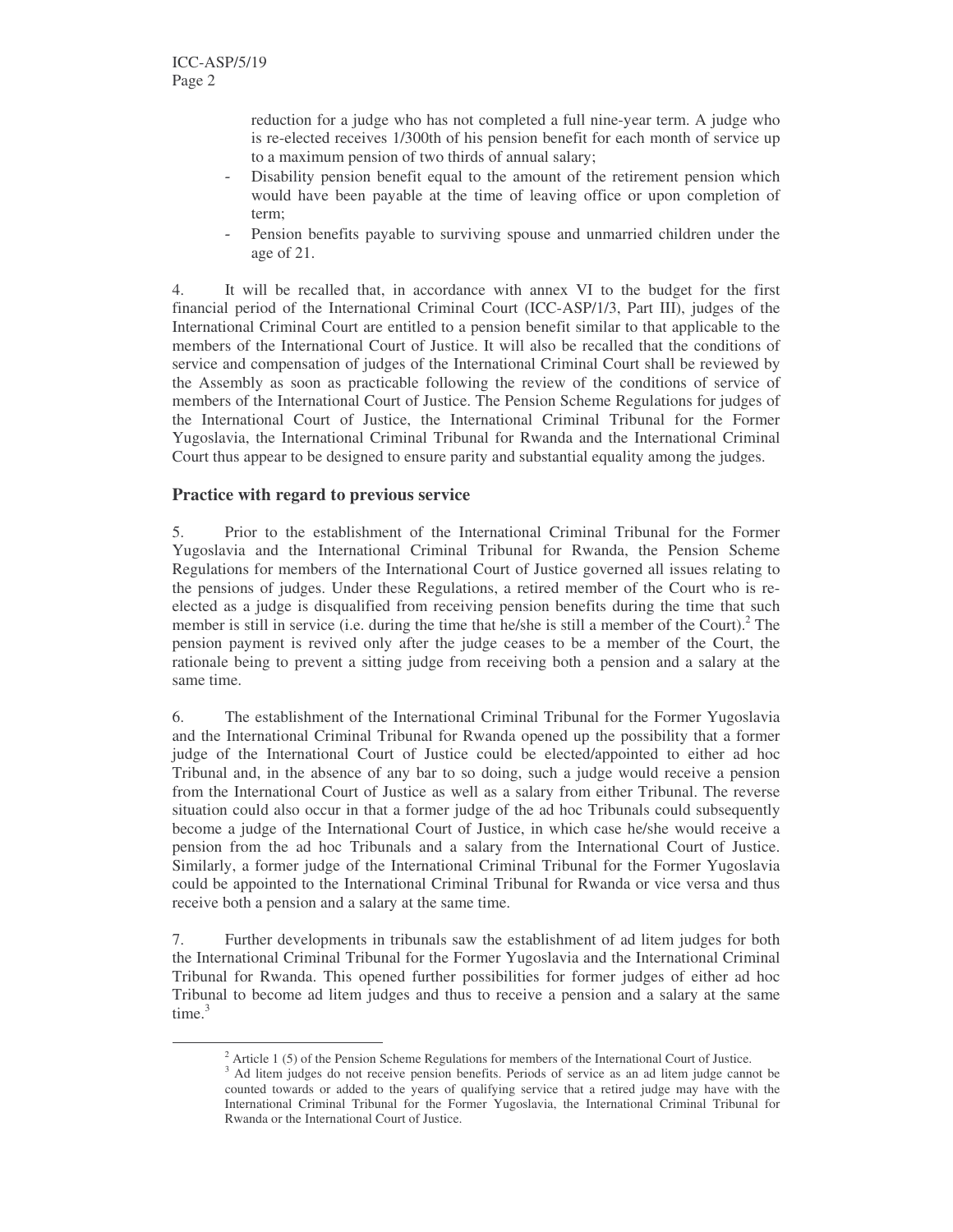8. The various reports of the United Nations Secretary-General to the General Assembly highlighted the above possibilities and recommended that former judges of the International Court of Justice and of the International Criminal Tribunal for the Former Yugoslavia and judges of the International Criminal Tribunal for Rwanda should be barred from receiving pensions to which they would otherwise be entitled if they were subsequently appointed/elected to serve as judges or as ad litem judges in any of the institutions. The bar would last for the duration of their term of office and would be lifted after they had ceased to serve as judges.

9. Following its consideration of the issue, the Advisory Committee endorsed the Secretary-General's recommendations and the United Nations General Assembly has since accepted them. Consequently, the Pension Scheme Regulations for members of the International Court of Justice, the International Criminal Tribunal for the Former Yugoslavia and the International Criminal Tribunal for Rwanda specifically bar former judges from receiving payment of a retirement pension to which they would otherwise be entitled under the applicable pension scheme regulations during their period of service as judges in any of the institutions. 4

10. Article 1 (7) of the Pension Scheme Regulations for members of the International Court of Justice provides as follows:

"No retirement pension shall be payable to a former member who has been elected or appointed a permanent judge of the International Criminal Tribunal for the Former Yugoslavia or the International Criminal Tribunal for Rwanda or who has been appointed to serve in the International Criminal Tribunal for the Former Yugoslavia or the International Criminal Tribunal for Rwanda as an ad litem judge until he or she ceases to hold that office or appointment."

11. Similarly, article 1(5) of the Pension Scheme Regulations for the judges of the International Criminal Tribunal for the Former Yugoslavia provides that:

"No retirement pension shall be payable to a former judge who has been elected a member of the International Court of Justice or who has been elected or appointed a permanent judge of the International Criminal Tribunal for Rwanda or who has been appointed to serve on the International Criminal Tribunal for the Former Yugoslavia or the International Criminal Tribunal for Rwanda as an ad litem judge until he or she ceases to hold that office or appointment."

12. Under Article 1 (5) of the Pension Scheme Regulations for the judges of the International Criminal Tribunal for Rwanda:

"No retirement pension shall be payable to a former judge who has been elected a member of the International Court of Justice or who has been elected or appointed a permanent judge of the International Criminal Tribunal for the Former Yugoslavia or who has been appointed to serve in the International Criminal Tribunal

<sup>&</sup>lt;sup>4</sup> See, inter alia, paragraph 21 of the report of the Secretary-General on conditions of service of the ad litem judges of the International Criminal Tribunal for the Former Yugoslavia (A/55/756); paragraph 13 of the related report of Advisory Committee on Administrative and Budgetary Questions (A/55/806); General Assembly resolution 55/249; paragraph 29 of the report of the Secretary General on conditions of service for the ad litem judges of the International Criminal Tribunal for Rwanda (A/57/587); paragraph 23 of the report of the Advisory Committee on Administrative and Budgetary Questions on the financing of the International Criminal Tribunal for Rwanda (A/57/593); and paragraph 1 of General Assembly resolution 57/289.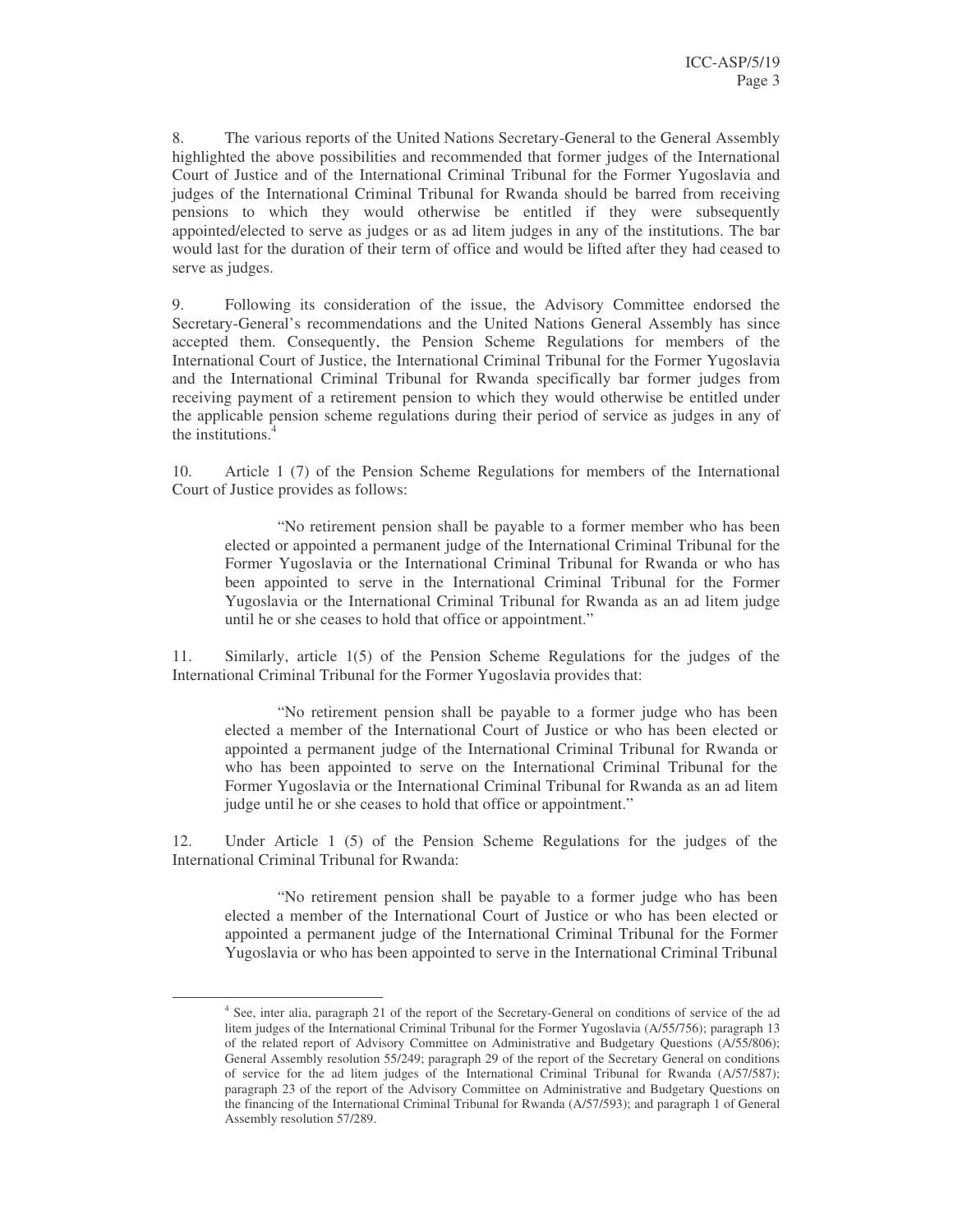for the Former Yugoslavia or the International Criminal Tribunal for Rwanda as an ad litem judge until he or she ceases to hold that office or appointment."

13. No such bar exists with regard to judges of the International Criminal Court. During the fifty-seventh session of the General Assembly, in March 2003, the Secretary-General of the United Nations, in paragraph 13 of his report on conditions of service and compensation for officials other than Secretariat officials, 5 sought to bring the issue of judges of the International Criminal Court to the attention of the United Nations General Assembly in view of the election of former judges of the International Criminal Tribunal for the Former Yugoslavia and of the International Criminal Tribunal for Rwanda as judges of the International Criminal Court. The Secretary-General noted that nothing barred former judges of the International Court of Justice and of the Tribunals from continuing to receive their pensions while engaged by the International Criminal Court. He urged the General Assembly to consider whether it would be appropriate to introduce any such bar and, if so, the circumstances in which it should apply. The United Nations General Assembly does not seem to have taken any action to date.

14. Experience shows that former judges of the International Court of Justice, the International Criminal Tribunal for the Former Yugoslavia and the International Criminal Tribunal for Rwanda as well as ad litem judges are likely to be subsequently elected to serve as judges of the International Criminal Court. Similarly, former judges of the International Criminal Court can subsequently be elected as judges of the International Court of Justice, the International Criminal Tribunal for the Former Yugoslavia and the International Criminal Tribunal for Rwanda and /or as ad litem judges. In the absence of a similar bar against receipt of a salary and pension as applies in the case of judges of the International Court of Justice and of the Tribunals, former judges of the International Criminal Court will receive a pension from the International Criminal Court as well as a salary if they subsequently join the International Court of Justice or any of the Tribunals or if they serve as ad litem judges. Similarly, former members of the International Court of Justice and other Tribunal judges can receive their pensions as former judges as well as a salary if they subsequently join the International Criminal Court.

15. As regards the practicability of determining pensions payable by the International Criminal Court to individual judges on the basis of their previous service with other international organizations, it will be recalled that judges of the International Criminal Court are entitled to pension benefits similar to those applicable to members of the International Court of Justice. In this regard, the Committee on Budget and Finance may wish to recommend and the Assembly of States Parties may wish to decide on reciprocal arrangements between the International Criminal Court and the United Nations under which a person who was formerly a judge of the International Court of Justice, the International Criminal Tribunal for the Former Yugoslavia or the International Criminal Tribunal for Rwanda should cease to receive payment of his or her retirement pension under the applicable pension scheme regulations during such time as he or she may subsequently serve as a judge of the International Criminal Court. Similarly, former judges of the International Criminal Court would also be barred from receiving a retirement pension under the International Criminal Court pension scheme during the time that such a judge serves at the International Court of Justice or other United Nations tribunal. Such an approach would be consistent with the provisions of annex VI to the budget for the first financial period of the International Criminal Court (ICC-ASP/1/3, Part III) and would ensure the intended equality of treatment between judges of the International Court of Justice, the International Criminal Tribunal for the Former Yugoslavia, the International Criminal Tribunal for Rwanda and the International Criminal Court.

<sup>5</sup> *Official Records of the General Assembly, Fifty-seventh Session* (A/C.5/57/36).